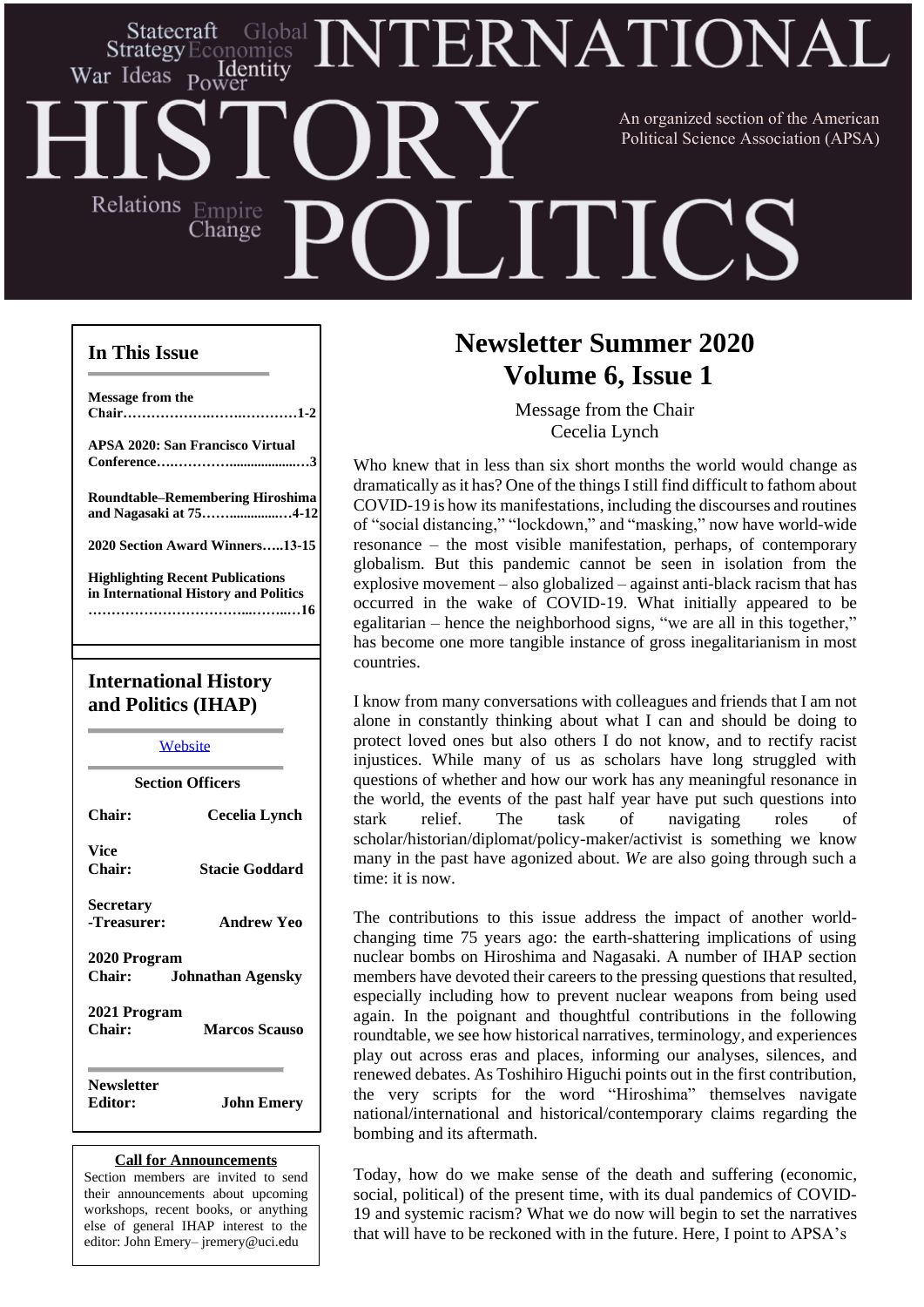[statement](https://politicalsciencenow.com/apsa-statement-condemning-systemic-racism/) condemning systemic racism. Following our parent organization as well as other sections (see for example, the "APSA Information [Technology](https://docs.google.com/document/d/1Zv2-zN-Lx6-c9U4LiEqcra00P2vFrwRERk4ygLTgBZA/edit) and Politics Section Statement of Support and Action Plan on Racial Justice and [Equality"](https://docs.google.com/document/d/1Zv2-zN-Lx6-c9U4LiEqcra00P2vFrwRERk4ygLTgBZA/edit)), it is critical for our section to engage in action as well as ongoing reflection on inclusion regarding both our historical perspectives and our membership, panels, and our own work. Following are specifics:

- **First, the IHAP Section Officers and Executive Council affirm the principles of the APSA statement** and the Information Technology and Politics section (again, found [here](https://politicalsciencenow.com/apsa-statement-condemning-systemic-racism/) and [here\)](https://docs.google.com/document/d/1Zv2-zN-Lx6-c9U4LiEqcra00P2vFrwRERk4ygLTgBZA/edit).
- Second, like the Information Technology and Politics Section, our section has worked on gender  $\mathcal{L}_{\mathcal{A}}$ inclusion for several years, in part through the prohibition of "manels." We have also long tried to be inclusive of different methodological and epistemological approaches, and two years ago we made graduate student membership in the section free as a way of including and encouraging young scholars. At last year's (2019) Business Meeting, however, we also began a conversation about other areas, especially **racial, ethnic and geographic inclusion. We are committed to ensuring more, and deeper, scholarship** that includes what has been suppressed (sometimes violently) and ignored, to all of our peril. At this year's APSA, for example, I **draw attention to the [panel](http://tinyurl.com/ycnzs2kp) on "The Howard School of International Affairs: Theory and Practice,"** with papers by Errol Henderson, Pearl Robinson, Krista Johnson and Owen Rhys Brown (on **Thursday, September 10 at 10:00am MDT**). I also note that our other sponsored panels include an impressive variety of papers on a range of historical issues around the globe, from the Qing in the 16th century to Manchukuo, the Spanish-American war to colonial Algeria, to contemporary reintegration in South Sudan, among other excellent papers and panels. Section officers, Executive Council members, and the Division Chair are also committed in future to giving preference to panel submissions that promote inclusion in the field.
- $\blacksquare$ Third, we had intended to broaden our scholarly perspectives on global order (and inclusion of more BIPOC scholars) with a spring 2020 newsletter featuring perspectives from around the world reflecting on the 75th anniversary of the United Nations. Because of COVID-19, this issue was postponed to the fall, but our newsletter editor continues to work on it. **We invite additional contributions to this issue** (please contact John Emery at jremery@uci.edu).
- Fourth, the Section Officers and Executive Council members commit ourselves to be **intentional about including BIPOC scholars in our own paper, article and book citations as well as our construction of panels**. (I know from my own experience working with scholars in and on Africa as well as on early and mid-20th century IR that expanding our sources, citations, and contacts is not only absolutely necessary for responsible scholarship, but also represents an immensely exciting as well as humbling journey).
- Fifth, **we invite additional suggestions for inclusion** in the form of
	- o 1) **nominations to serve on the IHAP Executive Council** (the nominating committee, including myself, Andrew Yeo, and Jonathan Agensky, is looking for three good candidates!; please send your nominations, including self-nominations (several lines including name, affiliation, and why you are nominating the person) to one of us by **Friday August 21st** at [clynch@uci.edu,](mailto:clynch@uci.edu) [YEO@cua.edu,](mailto:YEO@cua.edu) or [agensky@ohio.edu](mailto:agensky@ohio.edu) ; and
	- $\circ$  2) additional suggestions for inclusion to be discussed at our [Business](http://tinyurl.com/yb9dpphs) Meeting, to be held on Wednesday September 9th from 9:00am-10:00am MDT. This can include greater **outreach to relevant APSA sections and related groups as well as outreach to BIPOC scholars and graduate students to join and actively participate in IHAP**.
- Sixth, we will replace the traditional reception at this year's annual meeting with **a meet and greet/ mentoring session**. We invite current senior section members to offer to facilitate a small group; we also ask our members to be proactive and intentional in promoting inclusivity in inviting junior scholars and graduate students to participate.

There is a great deal of work to be done. While I am stepping down as Section Chair after this year's annual meeting, I intend to do my part in IHAP as well as in the discipline as a whole. Thank you for the opportunity to chair our section over the past two years.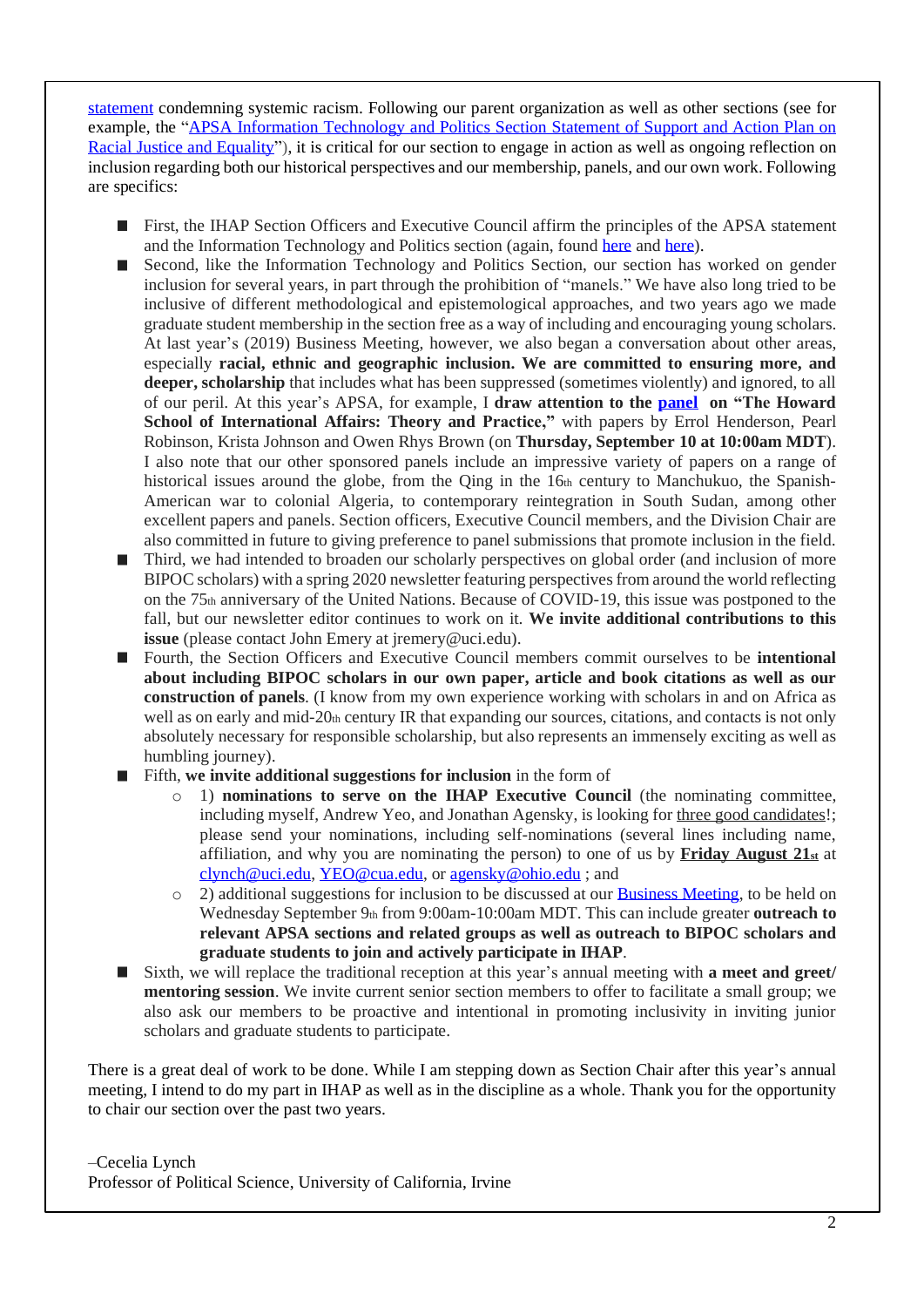## **IHAP at APSA 2020 – Virtual Conference**

• At the 116th APSA conference in San Francisco scheduled for September 10-13, 2020 has transitioned to a virtual digital event in light of the current situation surrounding COVID-19. Please check APSA's [updated](https://connect.apsanet.org/apsa2020/online-program/)  [live program](https://connect.apsanet.org/apsa2020/online-program/) as the Meeting has shifted from Pacific Time to Mountain Time (MT, UTC-6).

• At the upcoming APSA conference, the division will put on 5 paper panels, 1 poster session (featuring 3 presenters), 1 authormeets-critics event (on Charles Kupchan's *Isolationism*), and 1 roundtable (on Cecelia Lynch's *Wrestling With God*)

• We look forward to seeing all of you virtually at the IHAP business meeting and at our sponsored panels

## **IHAP Panels, Posters, & Roundtables**

### **Wednesday September 9th**

**\*\*\*International History and Politics Business Meeting\*\*\*** – Business Meeting on Wed. September 9, 9:00am-10:00am MDT [\[More info\]](http://tinyurl.com/yb9dpphs)

### **Thursday September 10th**

**"Violence, Order, and Rule in the International System"** Thu, September 10, 8:00 to 9:30am MDT [\[More info\]](http://tinyurl.com/y8wrzhsr)

**"The Howard School of International Affairs: Theory and Practice"** Thu, September 10, 10:00 to 11:30am MDT [\[More info\]](http://tinyurl.com/ycnzs2kp)

**"Actors, Agency, + Responsibility in Global Governance"** Thu, September 10, 10:00 to 11:30am MDT [\[More info\]](http://tinyurl.com/ybgd28ml)

**"Roundtable: Lynch, Wrestling with God: Ethical Precarity in Christianity and IR"** Thu, September 10, 2:00 to 3:30pm MDT [\[More info\]](http://tinyurl.com/ybbta6qw)

### **Friday September 11th**

**"Conflict, Governance, and International Political Order"** Fri, September 11, 8:00 to 9:30am MDT [\[More info\]](http://tinyurl.com/y9nzvd9m)

### **Saturday September 12th**

**"Grand Strategy and International Political Order"** Sat, September 12, 10:00 to 11:30am MDT [\[More info\]](http://tinyurl.com/ycxkgbke)

**Poster Session for IHAP** – Sat, September 12, 12:00 to 12:30pm MDT [\[More info\]](http://tinyurl.com/ycvv8gqy) Featuring Posters From: Jaehan Park (Johns Hopkins University), Naosuke Mukoyama (University of Oxford), and Catherine McMullen (Multnomah County)

### **Sunday September 13th**

**"Author Meets Critics: Charles A. Kupchan's 'Isolationism' (Oxford Univ Press)"** Sun, September 13, 12:00 to 1:30pm MDT [\[More info\]](http://tinyurl.com/y9tnsq64)

| <b>ISOLATIONISM</b>       |
|---------------------------|
| A HISTORY OF              |
| <b>AMERICA'S EFFORT</b>   |
| TO SHIELD ITSELF          |
| <b>FROM THE WORLD</b>     |
|                           |
| <b>CHARLES A. KUPCHAN</b> |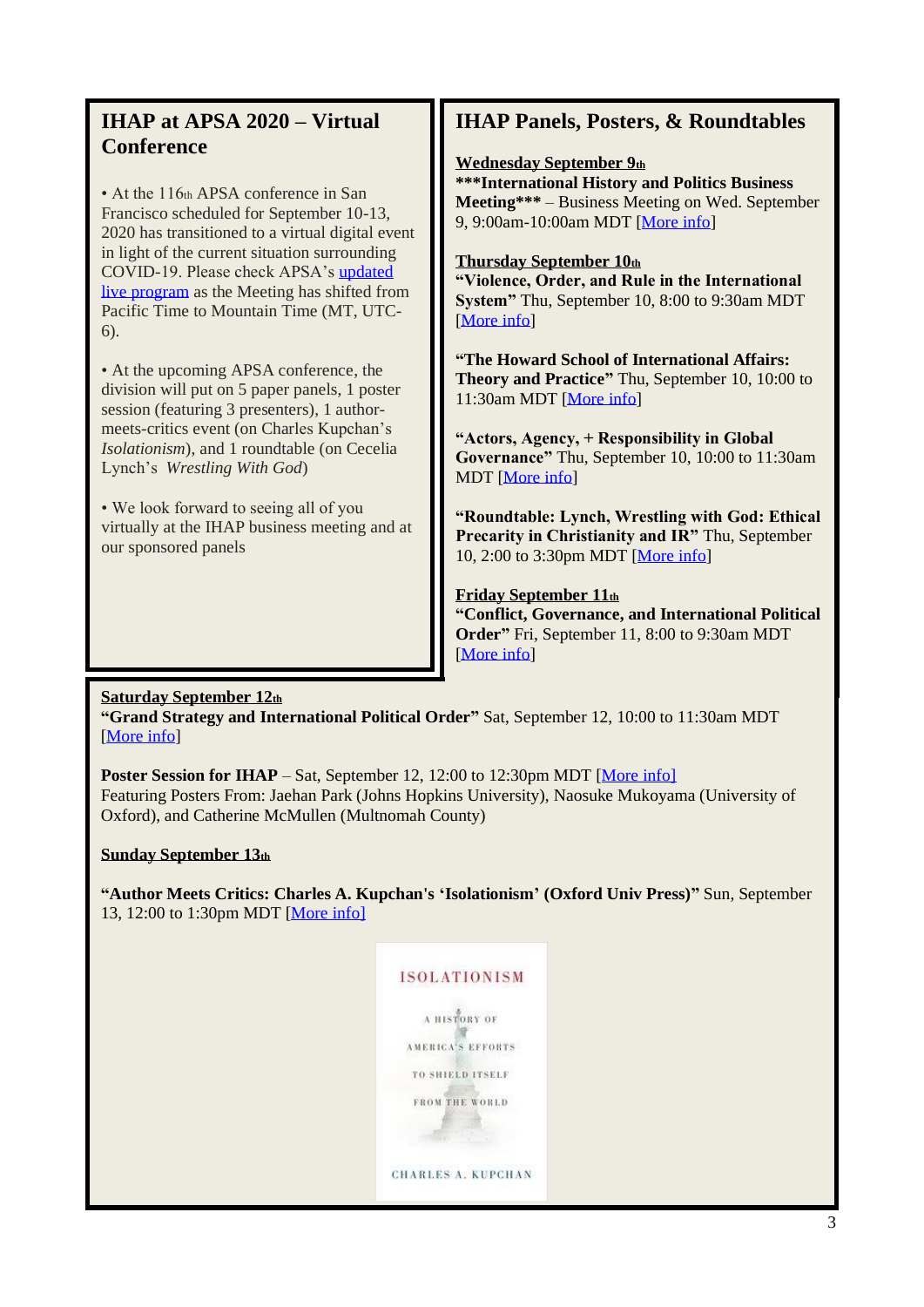# **Roundtable Remembering Hiroshima and Nagasaki at 75**

## **A Tale of Two Hiroshima's**

*By Toshihiro Higuchi, Georgetown University*

There are two different scripts for the Japanese word "Hiroshima." One is kanji, the adopted Chinese characters, which mean a bustling city of over onemillion people in western Japan with the tragic past as the first city ever to be devastated by a nuclear weapon. But the other writing system, katakana, is a curious choice, because this phonetic script is typically used to transliterate foreign words. The use of katakana has a fascinating history. In 1948, a local Christian minister named Kiyoshi Tanimoto reportedly coined a phrase, "No More Hiroshima's," in his public warning against repeating the tragedy anywhere in the world. The slogan was originally written in the English alphabet for the foreign audience, but its growing popularity overseas soon led Japanese intellectuals and peace activists to reclaim the phrase and transcribe the city's name in katakana to signal its universal symbolism. The story of Hiroshima in katakana illustrates a dialectic of the historical event and the global imaginary which has engendered many and diverse meanings of Hiroshima ever since the fateful day of August 6, 1945.

Last time the commemoration of the atomic bombings of Hiroshima and Nagasaki reached a major milestone in 1995, Hiroshima stood primarily as a historical event that happened in a specific time and place; that is, "Hiroshima" in kanji. The timing explains this important, but conceptually narrow framing. The  $50<sub>th</sub>$  anniversary came shortly after the end of the Cold War, which not only renewed scholarly interest in the origins of the superpower hostility, but also intensified the "memory wars" over the legacy of colonialism and violence in the Asia-Pacific region. Against this backdrop, historians clashed over the role of the atomic bomb in ending World War II. The competing narratives of the Hiroshima bombing also burst into the public domain when fiery controversy broke out over the Enola Gay exhibition at the U.S. National Air and Space Museum. Emotions ran high, and disagreements went deep, but both sides of the controversy shared the same steadfast focus on the decision to drop the atomic bombs and its immediate context as seen exclusively from Washington, Tokyo, and Moscow.



This year, which marks the  $75<sub>th</sub>$  anniversary of the atomic bombings, a different kind of scholarship is emerging, which explores the global and long-term implications of the world's first nuclear war – "Hiroshima" in katakana. Earlier this year, I had the privilege of joining a roundtable hosted by the [Wilson](https://www.wilsoncenter.org/event/age-hiroshima-nuclear-revolution-75th-anniversary-atomic-bombings) [Center](https://www.wilsoncenter.org/event/age-hiroshima-nuclear-revolution-75th-anniversary-atomic-bombings) to discuss a co-edited volume entitled *The Age of Hiroshima*. With contributions from historians, political scientists, and sociologists who study various parts of the world, this collaborative work reexamines Hiroshima as an epoch-making global phenomenon that has radically re-shaped international relations over the last several decades. Each chapter sheds light on a different aspect of the nuclear revolution, but the volume collectively demonstrates that we cannot understand the meanings of Hiroshima without considering the fact that it was the United States that dropped the bomb. As the only country to ever use a nuclear weapon in war, it ascended to primacy in the postwar international order; political elites and citizens around the world invariably learned "lessons" from Hiroshima that reflected a country's precarious position vis-a-vis the United States. The Soviet Union saw the atomic bombing as an intimidation and spared no effort to achieve nuclear parity with the United States. In contrast, Japan and West Germany opted to live under the U.S. nuclear umbrella while erasing their past as wartime aggressors who ultimately brought about the atomic tragedy. In the meantime, developing countries in the Global South viewed Hiroshima through the lens of neocolonialism, launching their own nuclear programs in a bid for more perfect sovereignty in the nuclear age.

This emerging scholarship of global Hiroshima is a refreshing effort to historicize the nuclear revolution in the context of global power hierarchy after World War II. Thus, Hiroshima catalyzed the creation of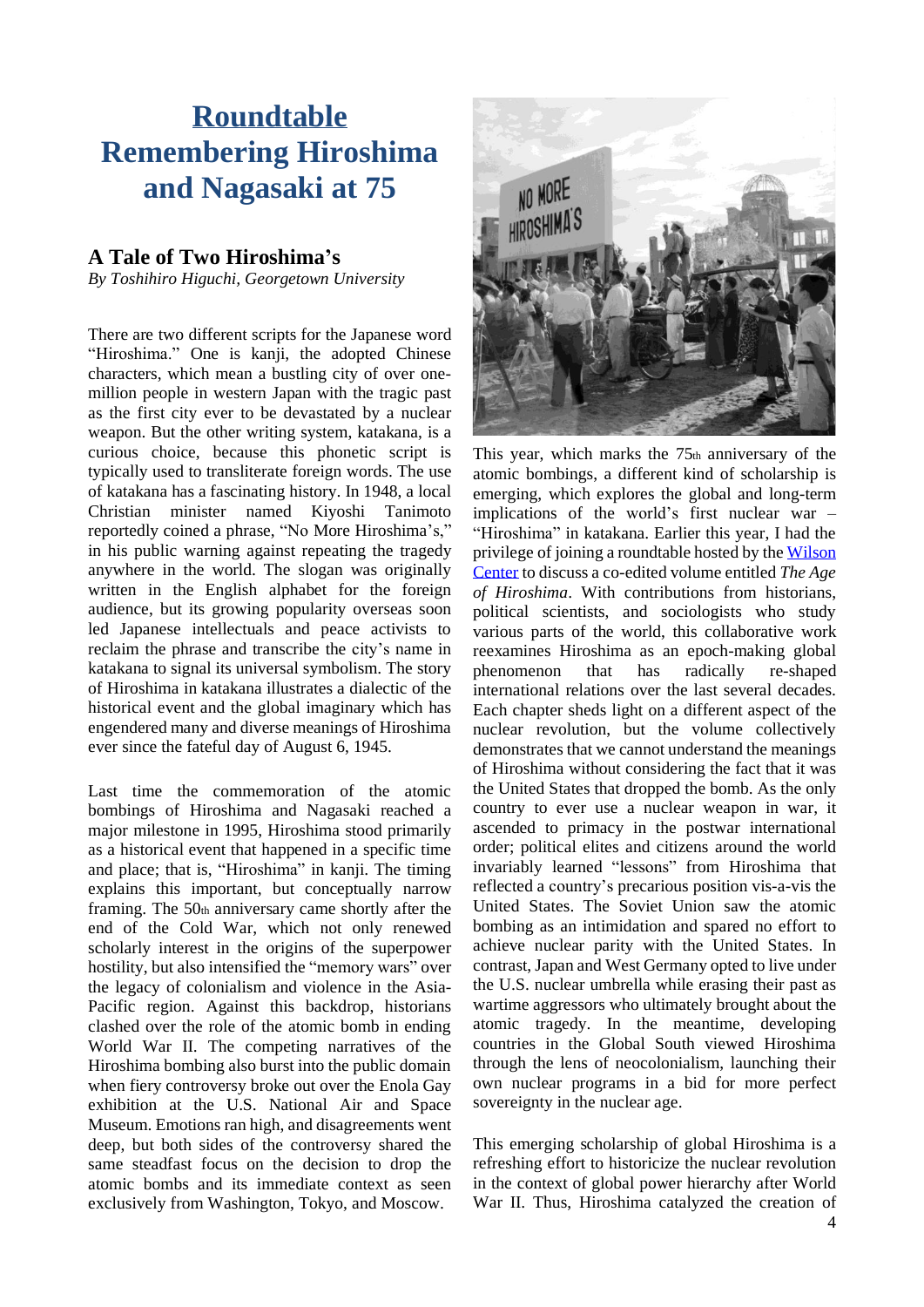nuclear apartheid that has reflected and perpetuated the privileged positions of a handful states in the international system. While the nuclear-armed countries have consistently failed to keep their end of the nonproliferation bargain, the United States globally, and Israel regionally, have repeatedly used or threatened to use military force to unilaterally disarm their enemies suspected to harbor nuclear ambitions, often with disastrous outcomes for the belligerents and the international community. As we now stand at the crossroads in the U.S.-led postwar world order, it is essential to take stock of the bloody legacies of global Hiroshima and revisit historical Hiroshima – the lived experience of a nuclear holocaust – to chart a new path to a more peaceful and equitable world.

*"But what will 'Hiroshima' signify after all the survivors are gone? The eventual passing of the living witnesses of the world's first nuclear war is especially disturbing as the Hiroshima discourse is now facing many competing narratives of victimhood."*

The 75<sup>th</sup> anniversary of the atomic bombings, however, raises a pressing question about the future status of historical Hiroshima. Today, less than 150,000 atomic bomb survivors live in Japan and fewer around the world remain. As *The [Age](https://press.princeton.edu/books/hardcover/9780691193458/the-age-of-hiroshima) of [Hiroshima](https://press.princeton.edu/books/hardcover/9780691193458/the-age-of-hiroshima)* editors Michael Gordin and John Ikenberry have observed, the meanings of Hiroshima

multiply and diversify as the mushroom cloud fades into the past. But what will "Hiroshima" signify after all the survivors are gone? The eventual passing of the living witnesses of the world's first nuclear war is especially disturbing as the Hiroshima discourse is now facing many competing narratives of victimhood. Today, right-wing populism and historical revisionism are sweeping many parts of the world, and the nuclear taboo, while still robust, has come under a new challenge, as shown in a recent reversal in U.S. nuclear weapons policy. How can we make sure that there will be no more Hiroshima's after Hiroshima ceases to be a lived experience and becomes a hallowed sign?

The key to learning lessons from Hiroshima beyond the lifetime of the atomic bomb survivors may lie in its enduring material traces. Beginning in 1945, the five nuclear weapons states tested hundreds of nuclear weapons in the atmosphere, scattering a massive amount of radioactivity all over the world. My newly published book, *[Political](https://www.sup.org/books/title/?id=23212) Fallout*, tells a story of this human-driven, truly global environmental crisis to rethink the Cold War in the context of the Anthropocene – an unofficial unit of geological time in which humans have become a major force of planetary changes. Today, the material legacy of the nuclear revolution has moved back into the limelight, as a group of geologists has recently proposed to designate fallout in Earth's crust as a standard reference to classify the geological strata of the Anthropocene. This compelling evidence of the accelerating planetary crisis, both nuclear and nonnuclear, serves as a powerful reminder about humanity's self-inflicted plight – and its responsibility for better stewardship of Spaceship Earth.

## **Memory, Imagination, and the Use of Nuclear Weapons**

*By Lisa Langdon Koch, Claremont McKenna College*

In the initial days and weeks after the United States attacked Hiroshima and Nagasaki with the first two atomic bombs, Americans had access to neither descriptions nor photographs depicting the human suffering wrought by these new weapons. Within a few years, however, "Hiroshima" would become shorthand for total destruction, a symbol for

something so far outside the typical human experience that it challenges and overwhelms the imagination. How Americans have remembered the atomic bombings holds meaning not only for the memory of the victims, but also for how Americans might view the potential contemporary use of nuclear weapons.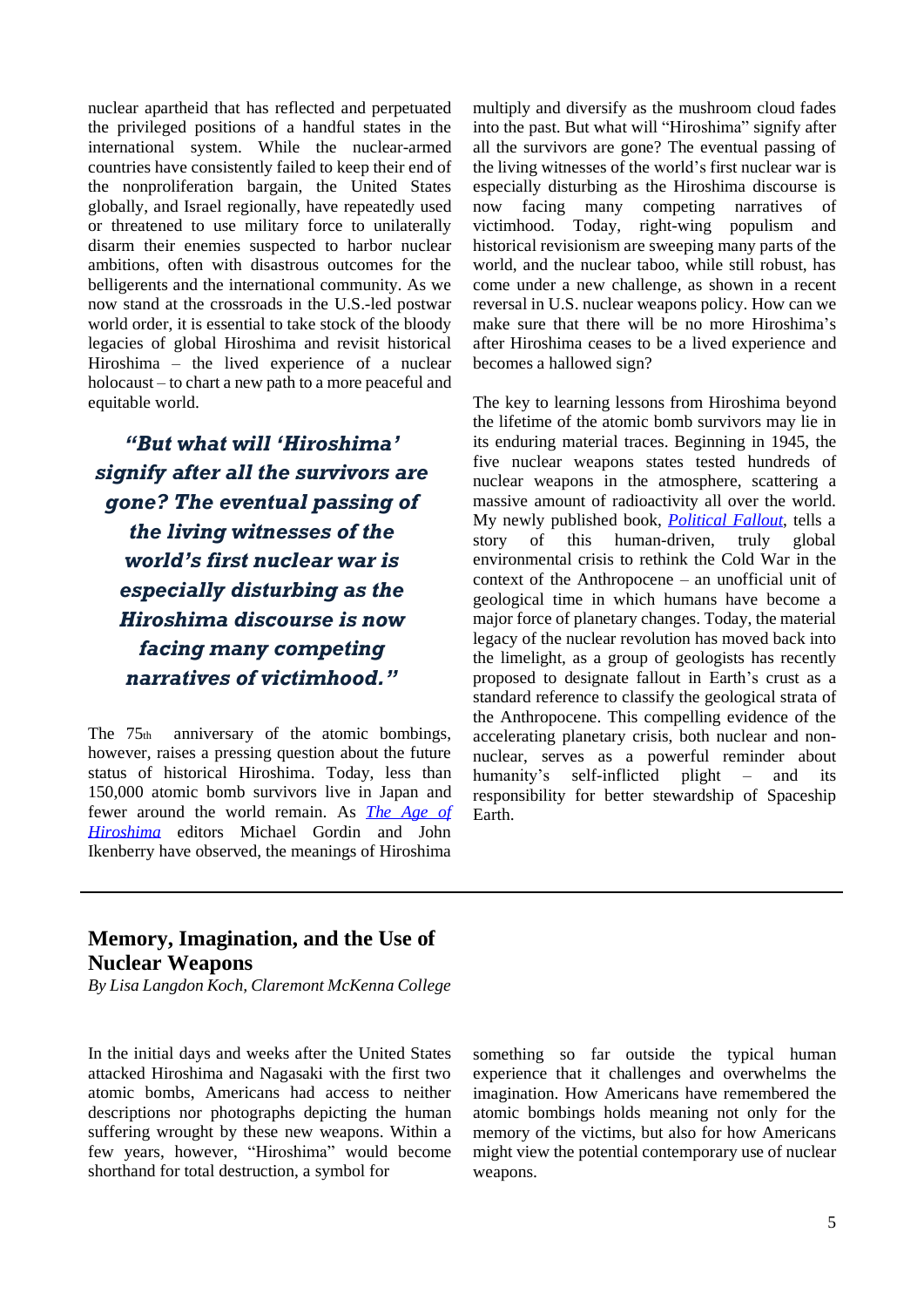Quick deaths, not lingering agonies, were implied by early reports. A *Boston Globe* headline from August 9, 1945 (page 2) read: "200,000 Believed Dead in Inferno that Vaporized City of Hiroshima." The reported number of dead is incorrect, but the aspect of the headline I wish to highlight is that the city is described as having been "vaporized," a term that generates images of a clean, immediate end. Similarly, a headline from the Associated Press on August 8 referred to the city of Hiroshima as a place that had just disappeared. As printed in the *New York Herald Tribune* (page 1A): "Atom Bomb Destroyed 60% of Hiroshima; Pictures Show 4 Square Miles of City Gone." The bombs seemed to have completed their work in an instant.

By the fall of 1945, however, months after Japan's surrender, reports emerged that atomic bomb survivors were continuing to suffer and die, and in slow and painful ways. Radiation was identified as a likely cause. American officials who were invested in the future of nuclear weapons received these reports with alarm. The lingering effects of the bombs felt comparable to the horrors of chemical warfare, which had already been banned. Radioactivity suggested the specters of poison and contamination. General Leslie Groves, the director of the Manhattan Project and the head of the Target Committee that had planned a series of nuclear strikes on Japan, believed that Americans learning of the frightening effects of radiation might begin to sympathize with Japanese victims. He recognized that a public understanding that nuclear weapons cause such gruesome harms to their victims could limit the weapons' use, or even render them illegitimate.

How the public would remember and understand Hiroshima and Nagasaki thus continued to be a matter of importance. President Truman chose to justify the bombings as necessary to prevent the enormous loss of American life that would have resulted from an invasion of Japan. Today, this narrative is widely considered by historians to be a *post hoc*, false rationalization for the destruction of the two cities, but it is a narrative that is still firmly entrenched in the American public consciousness. Henry L. Stimson, who had been Truman's Secretary of War, published his justification of the use of the bombs in *Harper's Magazine* in 1947; Paul Boyer describes

*"The lingering effects of the bombs felt comparable to the horrors of chemical warfare, which had already been banned. Radioactivity suggested the specters of poison and contamination."*

that article as "[defining] the meaning of 'Hiroshima and Nagasaki' for Americans."<sup>1</sup> And Groves used his voice and position to influence the views of government officials and the public, even testifying before Congress that radiation sickness was neither gruesome nor painful. Instead, like the early headlines and news reports that suggested a clean, quick, and perhaps even merciful end, Groves called radiation exposure a "pleasant way to die."<sup>2</sup>

Despite the emergence of vivid and disturbing information about the effects of the atomic bombs, such as John Hersey's 1946 work "Hiroshima," an abstract understanding of the effects of nuclear weapons, in which human suffering was largely obscured, persisted in the American public imagination throughout the Cold War. Whereas the accounts of *hibakusha* – atomic bomb survivors – focused on the people who were injured or killed, Americans tended to imagine the aftermath of a nuclear conflict in terms of material rather than human destruction, using phrases evoking emptiness and absence.<sup>3</sup>

Historically, those who have tried to raise public awareness about the consequences of nuclear weapons use have sought to use vivid imagery and information to replace the empty and abstract notions of a nuclear aftermath. In the 1950s, U.S. atomic energy commissioner Thomas Murray wanted highranking U.S. officials to witness a thermonuclear explosion to "directly [experience] its awful meaning," reasoning that "the more [U.S. military and government officials] learn about our Hweapons, the more misgivings they must undoubtedly have."<sup>4</sup> Murray believed that Americans' vague, blankly apocalyptic imaginings of nuclear war had become trite and meaningless, and argued that

(Cleveland: World Publishing Company, 1960), 35.

<sup>1</sup> Paul Boyer, "Exotic Resonances: Hiroshima in American Memory," *Diplomatic History* 19, no. 2 (Spring 1995): 299. <sup>2</sup> Sean L. Malloy, "'A Very Pleasant Way to Die': Radiation Effects and the Decision to Use the Atomic Bomb against Japan," *Diplomatic History* 36, no. 3 (2012): 516–18. <sup>3</sup> Susan T. Fiske, "Adult Beliefs, Feelings, and Actions Regarding Nuclear War: Evidence from Surveys and

Experiments," in *The Medical Implications of Nuclear War*, ed. F. Solomon and R. Q. Marson (Washington, D.C.: National Academies Press, 1986), 444–66.

<sup>4</sup> Thomas E. Murray, *Nuclear Policy for War and Peace*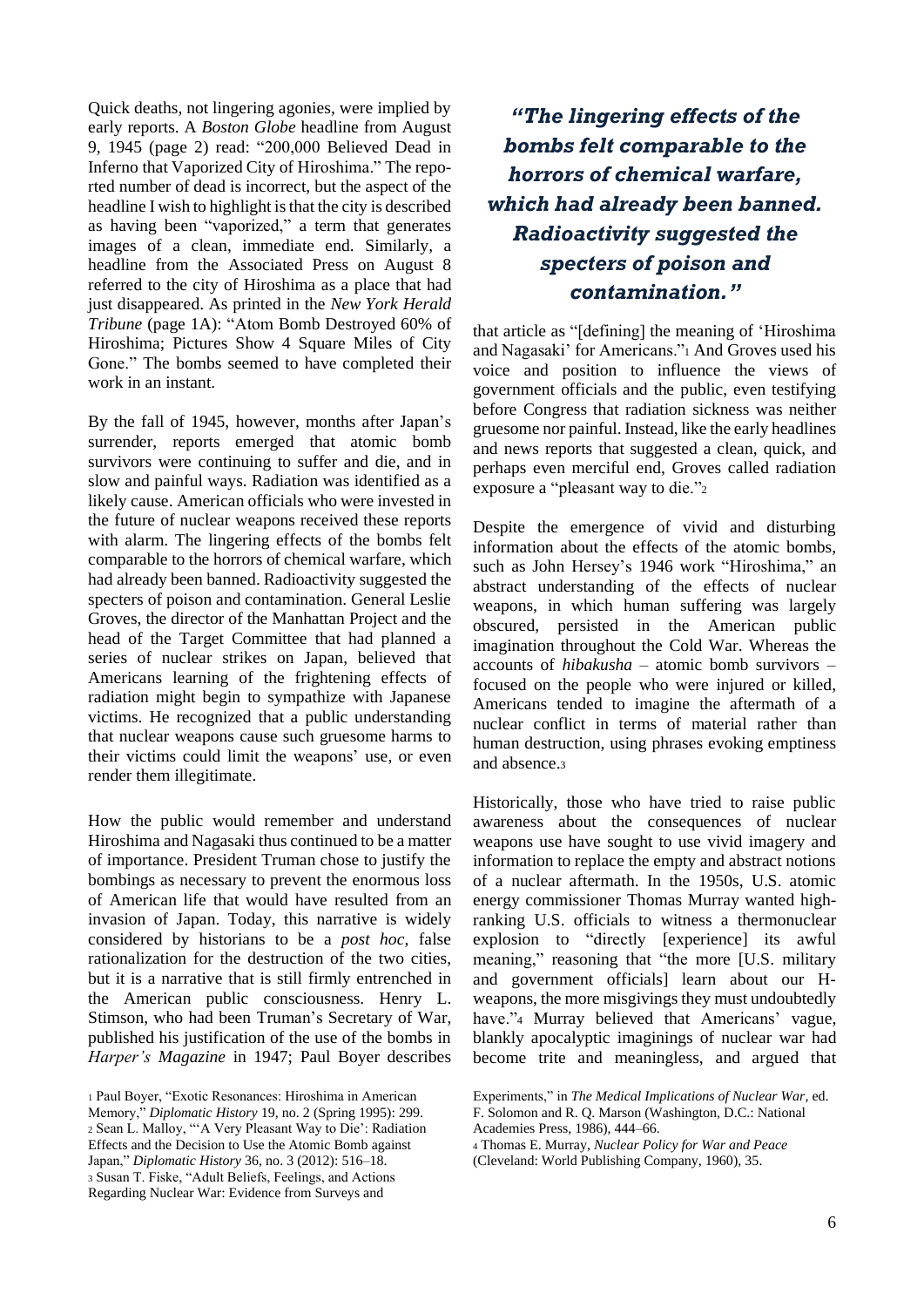Congress should hold open hearings on the likely effects of a nuclear attack to jolt the American public out of their complacency. Using similar reasoning, Hans Morgenthau deliberately employed vivid language in *Death in the Nuclear Age* (1961), "[harnessing] the darkest fears of annihilation . . . [and calling] upon his readers to imagine the apocalypse in order to prevent it."<sup>5</sup>

Anti-nuclear activists have, for decades, employed vivid, humanitarian language about the consequences of nuclear attack in order to heighten the sense that nuclear weapons are immoral; some of the most recent such work has been done by the International Campaign to Abolish Nuclear Weapons (ICAN). Rebecca Davis Gibbons describes how the nuclear ban movement explicitly adopted a humanitarian approach grounded in the memory of Hiroshima.6 In 2010, Jakob Kellenberger, then-president of the International Committee of the Red Cross, delivered a speech in which he vividly described what happened to the citizens of Hiroshima. The notion of the "clean" death is absent; instead, he uses testimony from a Red Cross physician describing people in great pain from terrible burns, the gruesome internal damage to the body caused by exposure to radiation, and the lack of medical care for the severely wounded – approximately ninety percent of Hiroshima's doctors and nurses were reported dead.<sup>7</sup>

ICAN chose Setsuko Thurlow, an anti-nuclear activist and Hiroshima survivor, to deliver the organization's opening statement to the 2017 UN conference to negotiate what would become the Treaty on the Prohibition of Nuclear Weapons. In her statement, she described haunting memories of the agonizing death of her four-year-old nephew from the atomic bomb, and invoked the physical and spiritual presence of "a cloud of witnessesfrom Hiroshima and Nagasaki" watching over the proceedings.<sup>8</sup> The humanitarian impact of nuclear weapons is observable; Hiroshima and Nagasaki provide the horrific evidence.

## *"a cloud of witnesses from Hiroshima and Nagasaki"*

<sup>6</sup> Rebecca Davis Gibbons, "The Humanitarian Turn in Nuclear Disarmament and the Treaty on the Prohibition of Nuclear Weapons," *The Nonproliferation Review* 25, no. 1–2 (2018): 11–36.

https://www.icrc.org/en/doc/resources/documents/statement/nuc lear-weapons-statement-200410.htm.



"Myth of Tomorrow" Mural By: Tarō Okamoto – Shibuya Station, Tokyo, Japan.

How we remember Hiroshima and Nagasaki – whether we center the human experience or abstract it away – may affect our willingness to use the bomb again. In a recent study using a representative sample of Americans, Matthew Wells and I found that respondents who received vivid details about the effects of nuclear weapons were statistically significantly less likely to choose to conduct a nuclear attack in a crisis scenario. In fact, people who received descriptions of the damage the weapons cause *specifically to the human body* were less likely to blame the hypothetical nuclear bomb victims for the hostile actions of their government.<sup>9</sup> Americans are less supportive of nuclear weapons use, and more sympathetic toward the civilian victims, when they understand what the consequences will be.

Hiroshima and Nagasaki have symbolized not only destruction, however, but also the end of the second World War. For Americans, remembering the atomic bombs as bringers of both peace and death offers the end that may justify the means, and a possible path to future nuclear use. If the cause is important enough – if enough lives could be saved, for example – perhaps nuclear weapons could be legitimately used.

Yet scholars argue that the American cultural understanding of the part that Hiroshima and Nagasaki played in ending the war is factually wrong.

<sup>5</sup> Alison McQueen, *Political Realism in Apocalyptic Times* (Cambridge: Cambridge University Press, 2017), 181.

<sup>7</sup> Jakob Kellenberger, "Bringing the Era of Nuclear Weapons to an End" (Geneva, April 20, 2010),

<sup>8</sup> Setsuko Thurlow, "ICAN Opening Statement to the United Nations Conference to Negotiate a Legally Binding Instrument to Prohibit Nuclear Weapons" (New York, March 27, 2017), https://www.icanw.org/ican\_statements\_to\_the\_negotiating\_con ference.

<sup>9</sup> We provided respondents with information about both conventional and nuclear effects. Lisa Langdon Koch and Matthew Wells, "Still Taboo? Citizens' Attitudes toward the Use of Nuclear Weapons," *Journal of Global Security Studies*, Summer 2020, 1–18.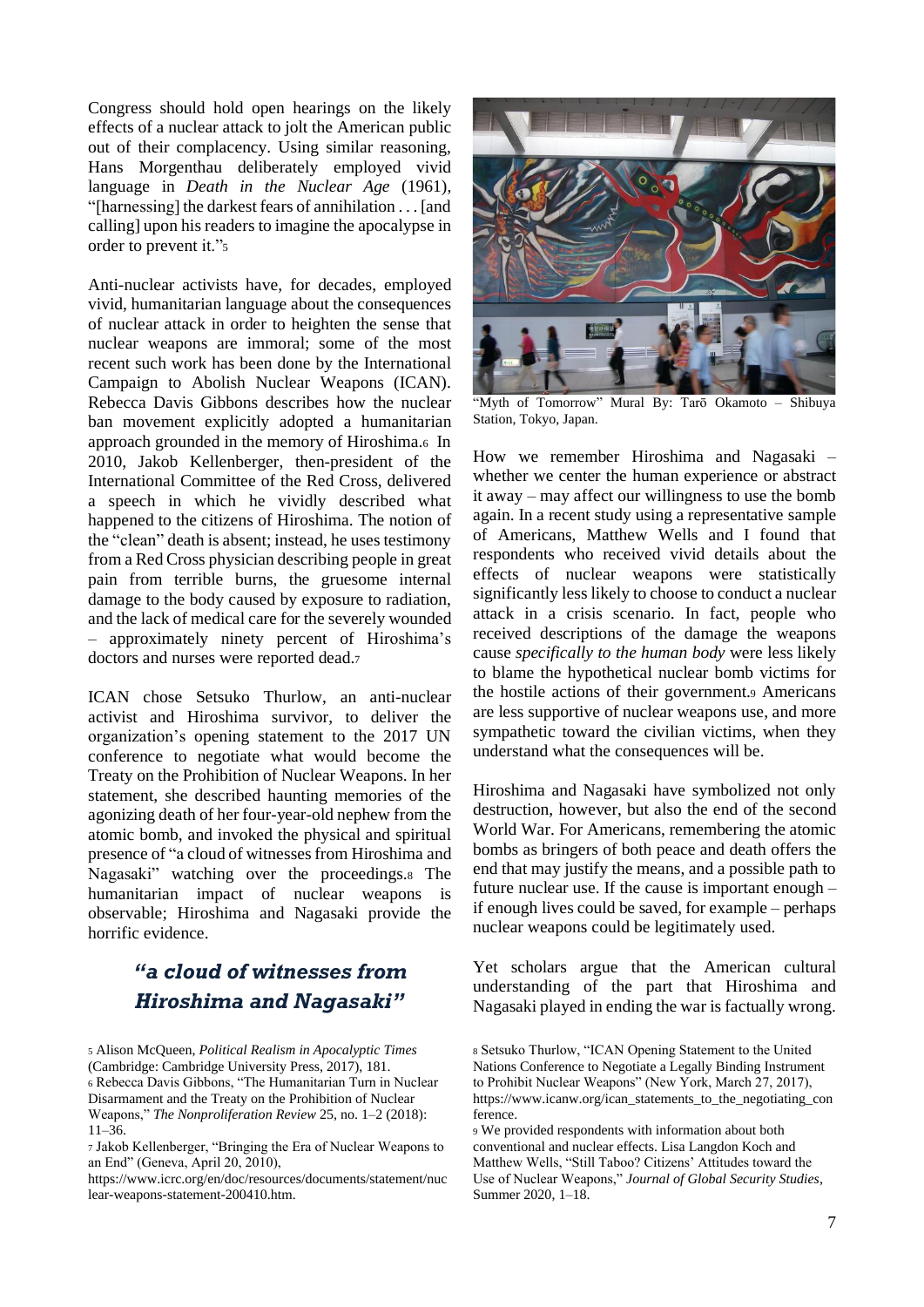Tsuyoshi Hasegawa demonstrated in his 2005 book *Racing the Enemy* that the bombing of Hiroshima accelerated the Soviet invasion of Japan, which ultimately affected Japan's willingness to surrender to the United States. But the bombs themselves were not the proximate cause of surrender. In fact, meeting notes suggest that the bombing of Nagasaki was not discussed by the Japanese Supreme War Council as a reason to end the war, even though the news of the bombing of Nagasaki was literally delivered to the Council mid-session.<sup>10</sup> Re-telling the history of the bombs, however, would require Americans to face the horror without the balm of justification. This goes further still than a societal reckoning; as Ward Wilson put it, the story of the bomb as peacemaker affects the calculations strategists and leaders make about the utility of nuclear weapons today: "… their judgments are based, in part, on their assessment of Hiroshima."<sup>11</sup>

Seventy-five years later, American society has lost almost all living memory of the terror of World War II. We are far removed from the darkness and exhaustion of the long years of violence, citizen sacrifice, and death – and from the specific horror of the nuclear attacks. With the passing of time, "Hiroshima and Nagasaki" may become merely symbolic – solemn abstractions, rather than human events to be imagined and remembered. How we understand the consequences of nuclear weapons use, and how we understand Hiroshima and Nagasaki, depends on the ways in which we choose, or are taught, to remember.

#### **The Narrative of Necessity in the Nuclear Bombings of Hiroshima and Nagasaki** *By Sidra Hamidi, Stetson University*

August 2020 marks the 75th anniversary of the nuclear bombings of Hiroshima and Nagasaki. The anniversary comes at a tumultuous time in human history, a time when the broader public is grappling with the historical legacies of slavery, empire, and the legalized and legitimated forms of violence that that continue to plague modern democracy. The events of August 6 and 9 of 1945, along with the continuing legacy of the world's first nuclear tests in July of 1945, require a similar historical reckoning.

One of the enduring questions asked about the bombings, in both the academic disciplines of history and political science and in popular culture, is whether they were necessary to end the death and destruction of World War II. Much effort is spent on evaluating the decision-making of the Truman administration and contextualizing the bombings in the politics of World War II and the nascent Cold War. This debate will not be recounted here because the debate obscures the broader politics that enabled the bombings. The  $75<sub>th</sub>$  anniversary of the bombings presents an opportunity to ask a different question

about the historical narrative—what are the effects of understanding the nuclear bombings of Hiroshima and Nagasaki primarily through the narrative of necessity? How have the debates around whether or not it was necessary to end WWII through the bombings shaped our understanding of nuclear weapons and more broadly, the U.S.'s global role?

Historical analyses of these debates have largely focused on the morally-embattled nature of key individuals, both politicians and scientists, of the early nuclear age. J. Robert Oppenheimer worried about the "blood on his hands" as a result of the bombings and Truman is widely reported as having believed that the bombings ultimately saved more lives than they took. However, an inordinate focus on the *individual* moral quandaries of these leaders undermines the existing *global norms and institutions* that legitimated the bombings.

For example, one of the many concerns for the Truman administration at the time is the question of targeting—did Hiroshima and Nagasaki constitute

<sup>10</sup> Tsuyoshi Hasegawa, *Racing the Enemy: Stalin, Truman, and the Surrender of Japan* (Harvard University Press, 2005).

<sup>11</sup> Ward Wilson, "The Winning Weapon?: Rethinking Nuclear

Weapons in Light of Hiroshima," *International Security* 31, no. 4 (2007): 177.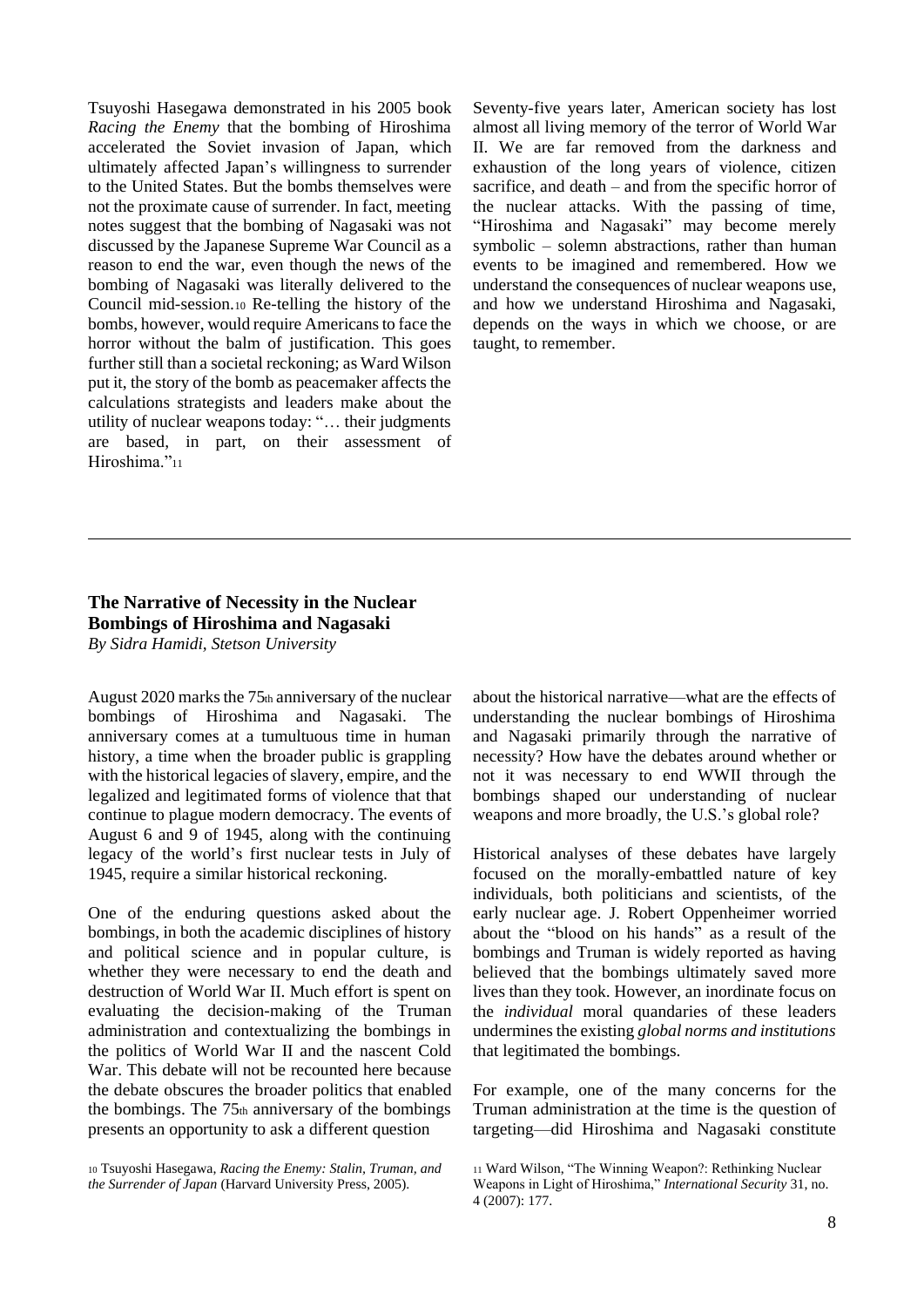civilian or military targets? Again, the point here is not simply to answer this question but to determine how asking this question shapes our understanding of the events. Historians point to Truman's ultimate decision to forgo targeting culturally-important cities like Kyoto, thereby signifying his integrity and willingness to uphold international law. But this decision is emblematic of the permissive effects of international law and norms—the moral opprobrium of targeting Kyoto had the effect of legitimating a target that was more proximate to military installations. International law on the use of force can often work permissively in this way, explicitly prohibiting certain acts while tacitly legitimating others. In any case, this sort of critique is only possible if one moves beyond the focus on the narrative of necessity that has dominated historical analysis surrounding the bombings.

The historical debates and their focus on individual or group decision-making prevent Western historians and analysts from seeing the bombings for what they were—the ultimate violation of ethical and legal standards by a state that would go on to be the bearer of those standards in the world. From an ethical perspective, dominant historical narratives prioritize intention over effect—the effects of Hiroshima are seen as a necessary evil in accomplishing the more noble intention of ending the war.

Historians should certainly excavate the historical archive to determine the deliberations that led to the decision to drop the bomb. But in exploring the archive, scholars and others often fall into the trap of reifying the same narrative of necessity that Truman and others were perpetuating in 1945. By attempting to discern whether the bombings were *truly* necessary or not, analysts lose sight of how liberal discourses are used to legitimate violence on in the international stage. To be sure, there are many voices both in academia and the policy-making world that critique the necessity of the atrocities of Hiroshima and Nagasaki and the continual specter of nuclear weapons in the world. But the question of necessity is still the dominant narrative shaping public understanding of the events. Students, both at the secondary and undergraduate education levels, are primarily taught about the events through the limited choices faced by the Truman administration. The language used by the administration is taken for granted without an understanding of what this language is doing to permit violence. To their credit, these narratives often cover the effects of the bombings on the city—horrific photographs of burns and injuries and the lingering effects of radiation are certainly mentioned. But what is less common is an

assessment of how the U.S., despite being the selfdescribed "leader of the free world," is able to legitimate violence.

The narrative of necessity is also a rhetorical way to avoid delving into questions of responsibility, of which there are many. First, should the U.S. take responsibility for the death and destruction caused by the act? One could argue the U.S. has taken this responsibility through many symbolic acts which culminated in President Obama's 2016 speech in Hiroshima. But even this speech did not contain an actual apology. Still, there are other questions that imply a broader sense of responsibility—should the U.S. take responsibility for setting a precedent for both the use and testing of nuclear weapons on civilian populations? What is the U.S.'s responsibility in introducing and perpetuating nuclear weapons in international society? The U.S. certainly does not possess sole responsibility in perpetuating nuclear weapons, but these questions are most salient for the U.S. because of its self-identification as a global norm-setter on nonproliferation.

*"One of the physical remnants of Hiroshima casualties were their shadows–imprinted into the ground by the searing effects of radiation. The bombings continue to cast a more figurative shadow on global history"*

In the wake of the Hiroshima and Nagasaki bombings, both U.S. policymakers and scholars have moved further away from asking these difficult questions. A focus on "rogue" actors like North Korea and Iran distract and delay a true reckoning among U.S. policymakers with the many disastrous effects of the bombings, not just for Hiroshima and Nagasaki but for international society. One of the physical remnants of Hiroshima casualties were their shadows—imprinted into the ground by the searing effects of radiation. The bombings continue to cast a more figurative shadow on global history and coming to terms with this history will require more than mere policy initiatives like nonproliferation or even disarmament. It will require an acknowledgement of the inadequacy of good intentions and the power of legitimation.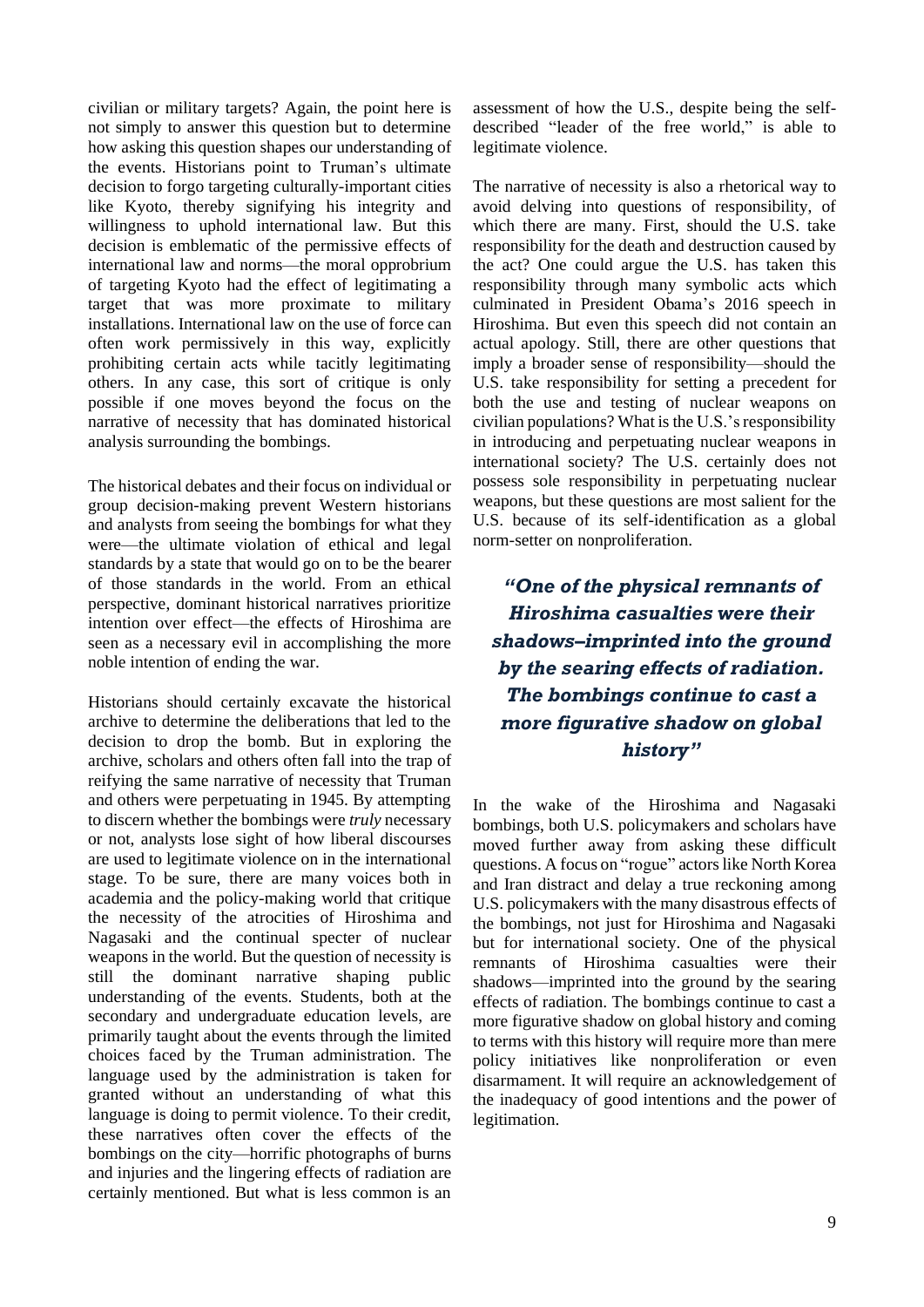

United States Strategic Bombing Survey photo of the steps of Sumitomo Hiroshima Bank, Kamiya-Cho, 850 feet (260 meters) from the hypocenter – United States National Archives.



Keystone-France/Gamma-Keystone via Getty Images. Available at: [https://allthatsinteresting.com/hiroshima-shadows.](https://allthatsinteresting.com/hiroshima-shadows)

### **The Legacy of the Hibakusha**

*By Rebecca Davis Gibbons, University of Southern Maine*

The morning of August 6, 2020 marks the 75th anniversary of the world entering the nuclear age. From a clear blue sky, a B-29 dropped a bomb over the center of Hiroshima, Japan killing 80,000 people immediately and approximately 100,000 people over the following months. Three days later, another bombing followed in Nagasaki, killing thousands more. A small group of American, British, and Canadian citizens working together in the Manhattan Project had entered this age the previous month having successfully built and tested a nuclear weapon in the New Mexican desert on July 16, 1945. But with the attack on Hiroshima, the whole world would learn of this new and devastating weapon.

After 75 years, we as a society do not think much about the effect of the bombings on the men, women,

and children in those two unfortunate cities. We can learn about the devastation wrought by these weapons from the direct experience of the hibakusha, the Japanese word for the survivors of the two nuclear attacks. Many

*"Many hibakusha…re-live the horrors of seeing family members burned to death, crushed by falling buildings or eliminated instantaneously by the explosion"*

hibakusha travel around the world sharing what happened to them the morning of August 6 or August 9 and in the days and weeks and months and years

after the bombings. They re-live the horrors of seeing family members burned to death, crushed by falling buildings, or eliminated instantaneously by the explosion. The stories continue, as they recount days of watching loved ones suffer and die with an unidentified illness. Later on many faced their own challenges, not only with illness but also discrimination for being from one of the bombed cities. Having a full appreciation of the consequences of nuclear weapons and their place in our society means learning from these stories. It means seeing the Atomic Bomb Memorial Burial Mound, where unclaimed bodies close to the hypocenter of the bombing in Hiroshima were taken and cremated. It means visiting the Hiroshima Peace Memorial Museum to witness careful displays of the artifacts and stories from the attack, the piecemeal remains of

> children's school uniforms, lunch pails, and tricycles. It means viewing several different drawings creating by survivors of the same image, one that must have been seared into their minds in the days after the attack: a parent grounded on hands and knees

cradling an infant underneath for protection, the two beings forever joined in a black charred memorial to the best and worst of humanity. It also means learning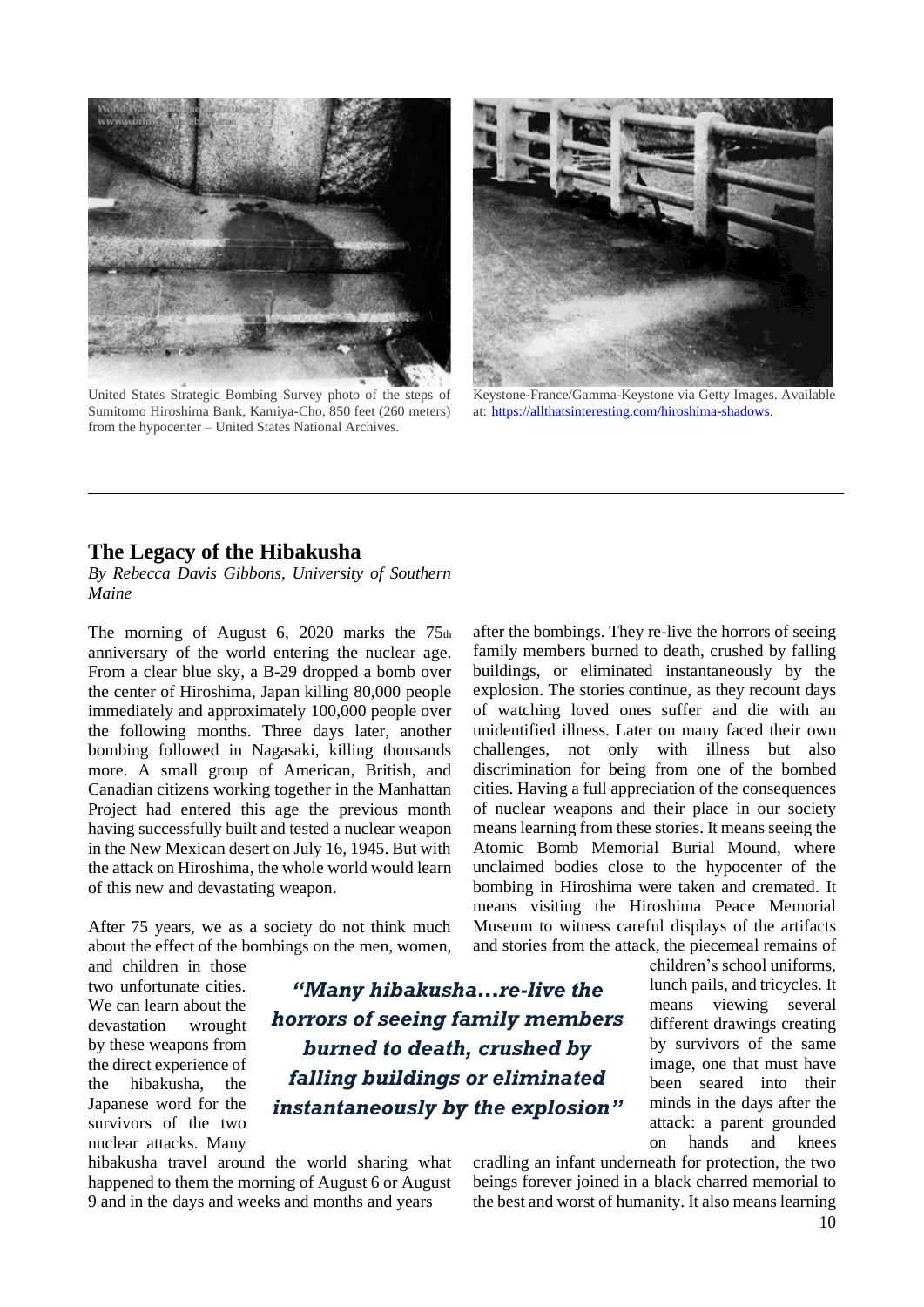from other survivors of nuclear explosions, those who lived and worked adjacent to testing sites in Algeria, French Polynesia, Australia, the United States, France, the Republic of the Marshall Islands, Western China, and Kazakhstan. There are individuals from each of these locations still suffering from the aftereffects of their experiences with nuclear weapons.



Drawing by Hiroshima bombing survivor. Photo taken by the author at the Hiroshima Peace Memorial Museum, August 2019.

Many hibakusha and survivors of nuclear testing have worked to provide testimony about their experiences in hopes of promoting global nuclear disarmament. One hibakusha, Setsuko Thurlow, accepted the 2017 Nobel Peace Prize along with the Executive Director of the International Campaign to Abolish Nuclear Weapons (ICAN), Beatrice Fihn, for their efforts to bring attention to the humanitarian impacts of nuclear weapons and to promote a treaty banning nuclear weapons.<sup>12</sup> The Treaty on the Prohibition of Nuclear Weapons (TPNW) was adopted by 122 states in July 2017. The treaty bans its members from possessing nuclear weapons and prohibits all activities related to these weapons, such as deploying them, assisting in their creation, or threatening their use.<sup>13</sup> It aims to stigmatize nuclear weapons, promoting the idea that they are unacceptable to possess due to their potential for significant and long-lasting damage to communities and the earth. The treaty grew out of an explicitly humanitarian campaign, which called attention to the ways in which nuclear explosions affect bodies, communities, and climates. This effort,

<sup>12</sup> See "The Nobel Peace Prize Award Ceremony 2017," <https://www.nobelprize.org/prizes/peace/2017/award-video/>

<sup>14</sup> For more on this movement, see Rebecca Davis Gibbons,

the highlight of which was a series of three humanitarian conferences in 2013 and 2014, was unique in recognizing that victims of nuclear attacks and nuclear testing have their own expertise about nuclear weapons and that all of us, whether from nuclear weapon possessing states or non-nuclear weapon possessing states, have a right to speak out about nuclear weapons.<sup>14</sup>



Beatrice Fihn, Executive Director of the International Campaign to Abolish Nuclear Weapons (ICAN), and Setsuko Thurlow, Hiroshima bombing survivor, accepting the 2017 Nobel Peace Prize. From: [https://www.icanw.org/nobel\\_prize](https://www.icanw.org/nobel_prize)

By mid-July 2020, only 40 states had ratified the treaty; 50 are required for its entry into force. No nuclear weapon possessing state or state protected by extended nuclear deterrence has joined the treaty. The ban thus represents the great divide over the value placed on nuclear weapons between the world's nuclear haves and the nuclear have-nots. Those whose defense policies rely on nuclear deterrence the United States and its allies, the United Kingdom, France, China, Russia, India, Pakistan, Israel, and North Korea—see these weapons as integral to their national security; those in favor of banning nuclear weapons argue that humanity's long-term security is better served by eliminating them.

Today the United States is engaged in a long-term plan to update its nuclear arsenal, spending as much as \$500 billion over the next ten years to maintain and modernize its nuclear platforms and the bombs they deliver.<sup>15</sup> Over thirty years, the program is estimated to cost more than a trillion dollars, with the new platforms expected to last through the 2080s.<sup>16</sup> Desp-

<sup>15</sup> "Projected Costs of U.S. Nuclear Forces, 2019 to 2028," Congressional Budget Office, January 24, 2019,

<sup>(</sup>accessed July 15, 2020).

<sup>13</sup> The full treaty text can be read at the United Nations' Office for Disarmament Affairs,

<https://www.un.org/disarmament/wmd/nuclear/tpnw/> (accessed July 15, 2020).

<sup>&</sup>quot;The humanitarian turn in nuclear disarmament and the Treaty on the Prohibition of Nuclear Weapons," *The Nonproliferation* 

*Review* 25, nos. 1-2 (2018): 11-36,

[https://doi.org/10.1080/10736700.2018.1486960.](https://doi.org/10.1080/10736700.2018.1486960)

<https://www.cbo.gov/publication/54914> (accessed July 15, 2020).

<sup>16</sup> Approaches for Managing the Costs of U.S. Nuclear Forces, 2017 to 2046," Congressional Budget Office, October 31, 2017, <https://www.cbo.gov/publication/53211> (accessed July 15, 2020).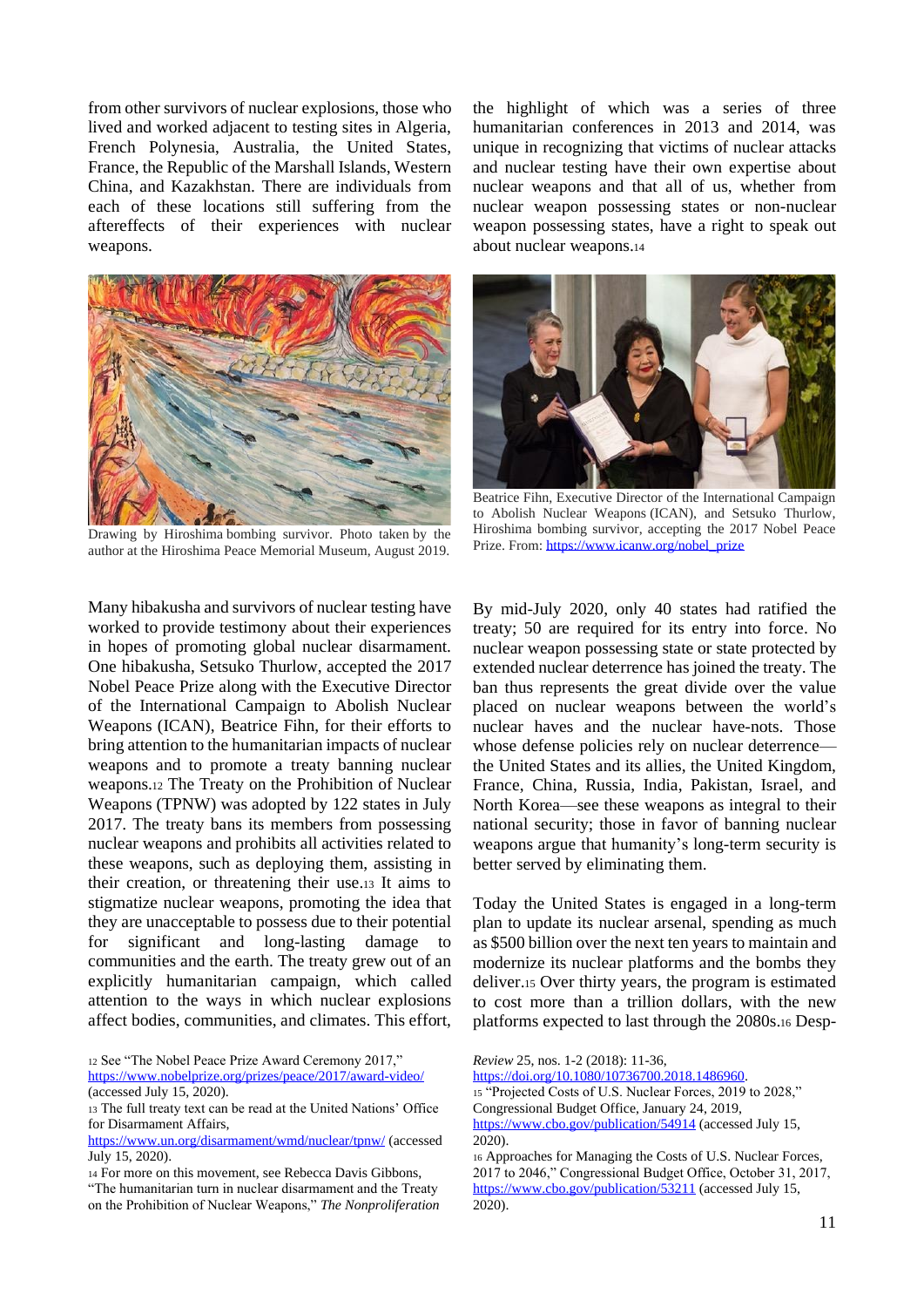ite this astounding cost and the trade-offs (for other guns or butter) necessitated by spending such vast sums, there is little public discussion in the United States about this expenditure or US nuclear policy. Nuclear weapons are mostly ignored today, despite that fact that when asked, the majority of Americans favor nuclear disarmament.<sup>17</sup> In contrast, after the Hiroshima bombing, the public learned in detail about the aftermath of the attack through John Hersey's powerful piece in *The New Yorker* published in August 1946.<sup>18</sup> Nuclear weapons remained in the public conscience with the advent of more powerful thermonuclear weapons and their megaton tests, global protests of nuclear weapons, and of course, the experience of the Cuban Missile Crisis. In the 1983, the American public was reminded of the terror of nuclear war by viewing ABC's made-for-television film, *The Day After.* Today, when polling my college students about what they know about nuclear weapons and where they learned about them, the most common source of their knowledge is video games. Few know there are still over 13,000 nuclear weapons in the world today, the majority of them significantly more destructive than the bombs dropped on Hiroshima or Nagasaki.

*"Those whose defense policies rely on nuclear deterrence*…*see these weapons as integral to their national security; those in favor of banning nuclear weapons argue that humanity's long-term security is better served by eliminating them."*

Though most people rarely consider nuclear weapons today outside of news stories about North Korea or Iran, these weapons still exist and remain relevant to the national security policies of about 40 states in the international system. Their vast destructive potential remains. For this reason, remembering Hiroshima and listening to the stories of nuclear survivors is more important than ever. Only with an understanding of these weapons and their effects can we have a muchneeded public debate about their role in our society.

<sup>16</sup>(contd.) According to an Arms Control Association estimate that takes inflation into account, the cost is closer to \$1.7 trillion (Kingston Reif, "The Trillion (and a Half) Dollar Triad?" *Arms Control Today* 9, Issue 6, August 18, 2017,

[https://www.armscontrol.org/issue-briefs/2017-08/trillion-half](https://www.armscontrol.org/issue-briefs/2017-08/trillion-half-dollar-triad)[dollar-triad,](https://www.armscontrol.org/issue-briefs/2017-08/trillion-half-dollar-triad) (accessed July 16, 2020).

<sup>17</sup> Stephen Herzog, Jonathon Baron, and Rebecca Davis Gibbons, "Anti-Normative Messaging, Group Cues, and the Nuclear Ban Treaty" *The Journal of Politics* (forthcoming). <sup>18</sup> John Hersey, "Hiroshima," *The New Yorker,* August 24, 1946, <https://www.newyorker.com/magazine/1946/08/31/hiroshima> (accessed July 15, 2020).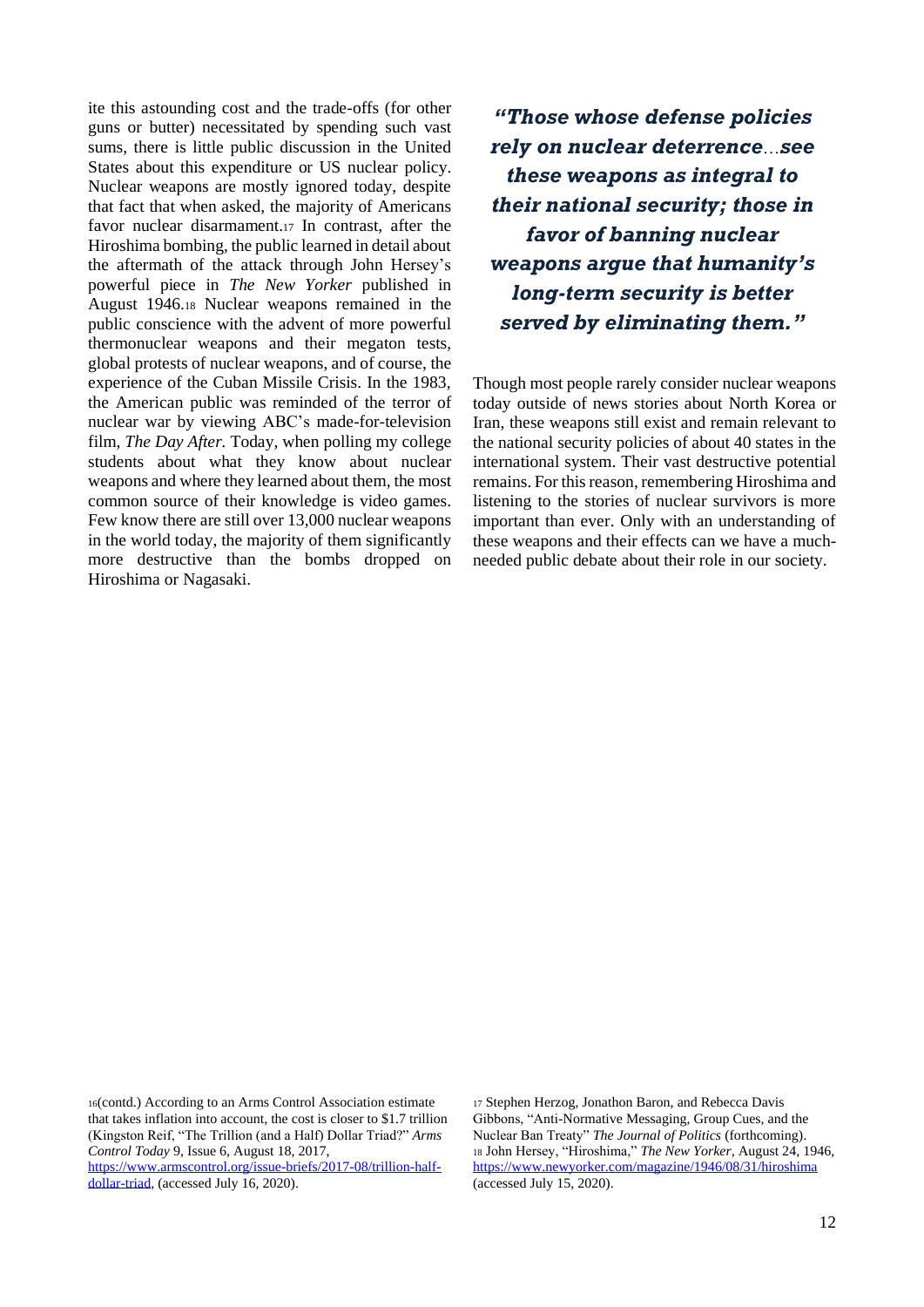# **Congratulations to the 2020 IHAP Section Award Winners!**

## **The 2020 Outstanding Article in International History and Politics**

The Outstanding Article Award in International History and Politics recognizes exceptional peer-reviewed journal articles representing the mission of the International History and Politics Section of the American Political Science Association, including innovative work that brings new light to events and processes in international politics, encourages interdisciplinary conversations between political scientists and historians, and advances historiographical methods. The Outstanding Article Award is given to a published article that appeared in print in the calendar year preceding the APSA meeting at which the award is presented.

Committee Members: Helen Kinsella (Chair), Jordan Branch, and Christopher Darnton

The winners of the 2020 Outstanding Article Award are: **Eric Hundman and Sarah E Parkinson** for their article: "**Rogues, Degenerates, and Heroes: Disobedience as Politics in Military Organizations"** *European Journal of International Relations (EJIR)* Vol. 25 (3) 645-671. Please find the article available [here.](https://journals.sagepub.com/doi/full/10.1177/1354066118823891)

Article description from the Committee: This piece beautifully fits the criteria of work that is innovative and interdisciplinary, while also advancing historical methods. The committee agreed that this article (among a number of excellent submissions) offered a unique argument significant to the field of IR and also history. The article engendered a great conversation among committee members, who appreciate the chance to showcase it with the IHAP Outstanding Article Prize.

The authors also published ["When do they Shoot? The Social Origins of Officers' Disobedience"](https://politicalviolenceataglance.org/2020/06/29/when-do-they-shoot-the-social-origins-of-officers-disobedience/) in *Political Violence at a Glance*, drawing on their now award-winning *EJIR* article.

Please check back for our Autumn IHAP Newsletter for more on the 2020 Award Winners!

## **The 2020 Robert L. Jervis and Paul Schroeder Best Book Award**

The Robert L. Jervis and Paul Schroeder award is for the best book on International History and Politics. The award may be granted to a single-authored or multi-authored book, or to an edited volume, and will be given to works published in the calendar year prior to the year of the APSA meeting at which the award is presented. The copyright date of a book will establish the relevant year.

Committee Members: Martin Heisler (Chair), Arjun Chowdhury, and Kathryn Lavelle

The co-winners for Robert L. Jervis and Paul Schroeder Best Book Award are:

**Ahmed T. Kuru** for his book: *Islam, Authoritarianism, and Underdevelopment: A Global and Historical Comparison* (New York, NY: Cambridge University Press, 2019). Available [here.](https://www.cambridge.org/us/academic/subjects/politics-international-relations/comparative-politics/islam-authoritarianism-and-underdevelopment-global-and-historical-comparison?format=PB)

And

**Jelena Subotić** for her book: *Yellow Star, Red Star: Holocaust Remembrance After Communism* (Ithaca, NY: Cornell University Press, 2019). Availabl[e here.](https://www.cornellpress.cornell.edu/book/9781501742408/yellow-star-red-star/)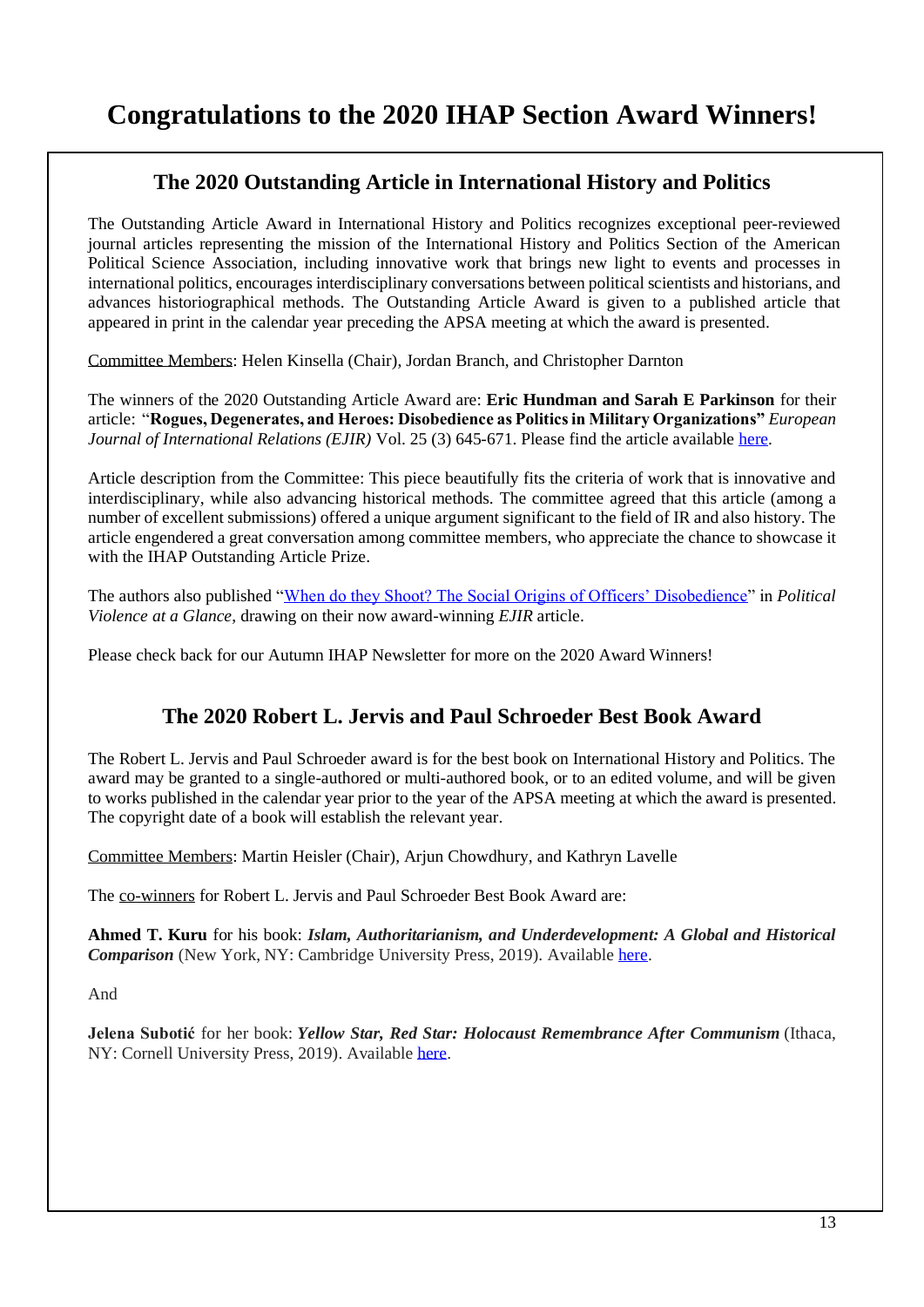

Book descriptions, written by Martin Heisler and Arjun Chowdhury:

The Jervis-Schroeder book award for 2020 is shared by two very different books. Their main common trait is that they are outstanding works of scholarship and exemplars of international history that underpin salient issues in politics today.

The very title of Ahmet Kuru's book, *Islam, Authoritarianism, and Underdevelopment* suggests a project beyond the scope of any one book or even author. A millennial might be tempted to put an exclamation point after the title! Undaunted by the scale of the challenge, Kuru explores why Muslim-majority countries, which exceeded the achievements of Europe until the early modern period, are now relatively poor and autocratic, which combination in recent years has led to high levels of violence.

In a historical institutionalist vein, Kuru traces the origins of the current malaise of Muslim-majority countries to alliances between rulers threatened by various upheavals and Islamic scholars or ulema in the eleventh and twelfth centuries. Prior to this, most Islamic scholars operated independently of the state, many being traders, and so there was freedom of thought and commerce from the seventh to the eleventh century. But the ulemastate alliance that developed after suppressed independent scholarship and the rise of an independent merchant class, both potential sources of development and democracy. Contingencies, such as the Mongol invasions, depressed trade and agriculture, while rulers sought to continue their alliances with the ulema, combining to consistently marginalize intelligentsia and bourgeoisie. This path-dependent trajectory unfolded while Western Europe was first spared by the Mongol invasions, and then saw constraints on inquiry diminish as the sideeffect of religious conflicts.

The book ranges over a vast historical canvas, revealing the complexity and change that have characterized Muslim-majority societies. By doing so, Kuru contests two types of conventional wisdom: that the religious tenets of Islam are inimical to development and democracy, or that colonialism led to the imposition of institutions, like borders, that have disadvantaged Muslim-majority states in the last two hundred years. By identifying longer-run, but non-religious, roots for current trends, Kuru leaves us with an appreciation of how deep-seated the causes of underdevelopment and authoritarianism may be, but also optimism that because these problems are institutional in origin, reforms are imaginable that do not interfere with the religious sensibilities of citizens. Indeed, Kuru shows, these reforms have precedents in the rich history of early Muslim societies.

Jelena Subotić's *Yellow Star, Red Star: Holocaust Remembrance After Communism* appears is an empirically well grounded, analytically discerning look at the self-serving uses to which Eastern European countries have put Holocaust memorialization in the post-Cold War era. While her in-depth original research focuses on Serbia, Croatia and Lithuania, most of the analysis applies to post-Communist Eastern Europe more generally. Subotić shows us how Holocaust memorialization, or the lack thereof, plays a fundamental role in recent reversals of democratic reforms in Eastern Europe.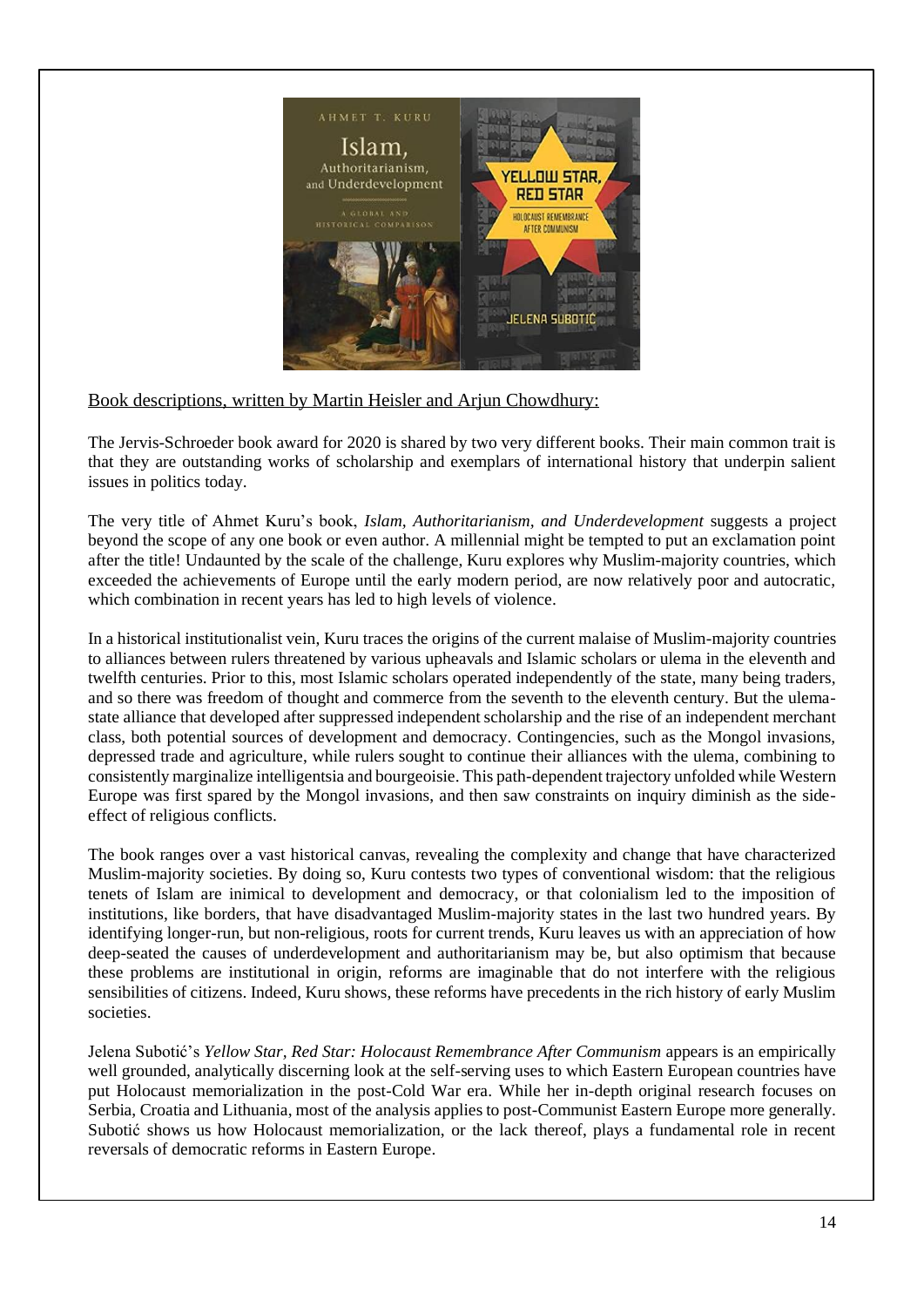In the decades following the Second World War the fates of Jews and other minorities such as Roma and Jehovah's Witnesses were subsumed under the master narrative of the heroic fight against fascism and the roles of those countries in persecuting, deporting and killing members of such minorities was elided. Since few of the latter were or could be active fighters, any effort to memorialize their fate in the Holocaust was marginalized. While such purposeful forgetting has been noted by other scholars, Subotić's analysis goes far beyond describing collective amnesia.

The search for identity and for positive self-images led to the conflation of suffering under communism with that under fascism. By 1989 actions during the war were at most distant or secondhand memory, while life under communist rule was experienced by all. Jews were, rightly or not, frequently associated with communism; anti-Communist political ideas were harnessed to nationalist, self-regarding collective identities. Such identities, connected to mythical or constructed national histories, militated for essential or pure peoplehood that left little or no room for minorities, indigenous or immigrant.

Such exclusionary politics became the underpinning of the illiberal regimes that have emerged in much of Eastern Europe. It militates against Holocaust remembrance; it targets "foreign influences" as threats to newly constructed or reconstructed nationhood; and Jews are often associated with such influences. Anti-Semitism thus becomes part of efforts to protect the nation's collective identity, and it serves the revival of far-right politics.

Subotić connects this political evolution to resistance or opposition to European or more generally cosmopolitan normative framing of the Holocaust, one that advocates learning from its horrors. And to the extent that such views emanate from the outside and challenge the new identities under construction, they are also treated as unwelcome foreign influences. The purposeful forgetting of the Holocaust thus serves to erect a normative as well as practical barrier between Eastern European countries and the European Union—of which many are members—and much of the western world.